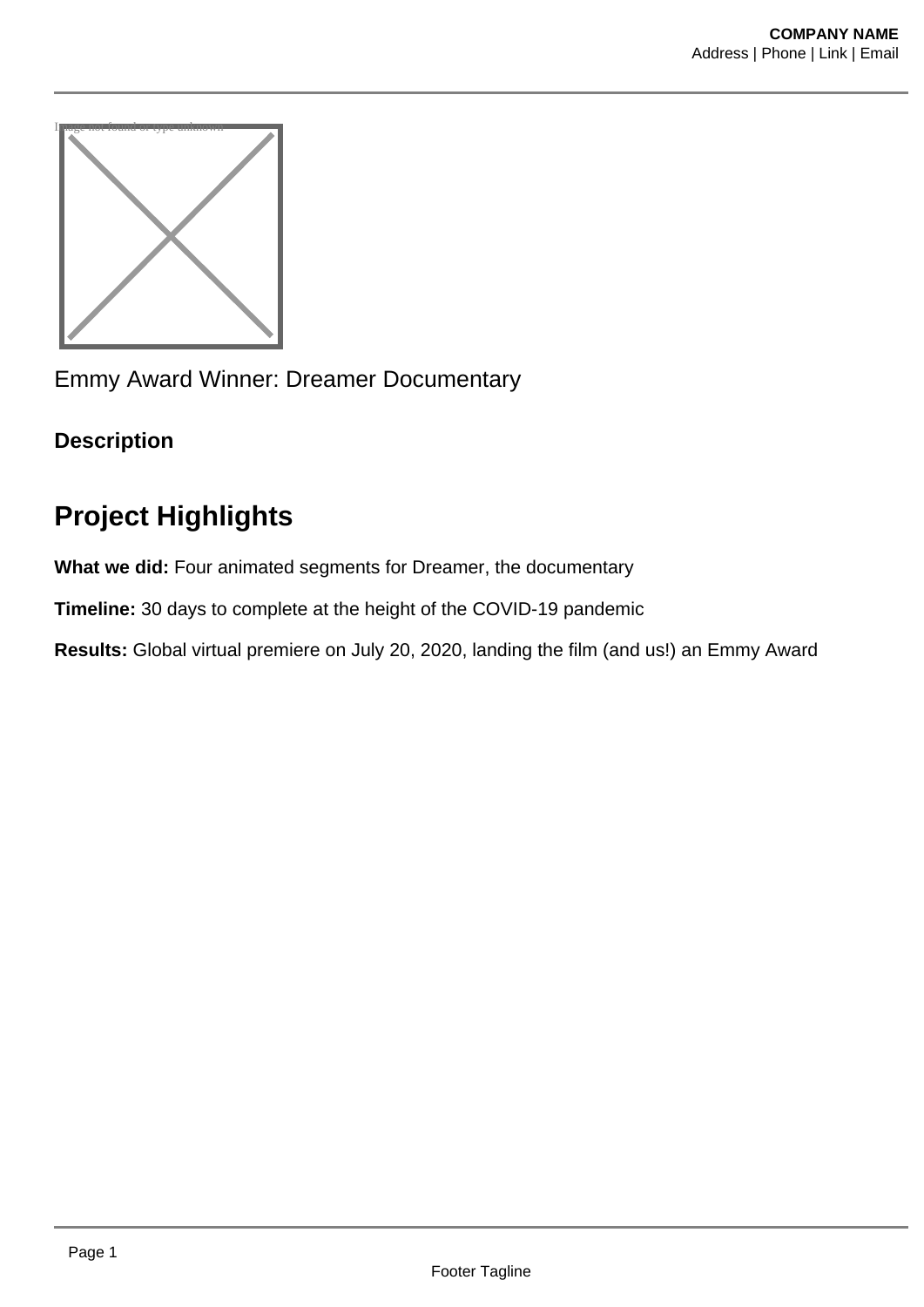## **Background**

In early 2020, just as the global COVID-19 pandemic was locking down the world, Emmy Award-winning filmmaker [Nick Nanton](https://nicknanton.com/) was working on a documentary that would inspire millions to dream bigger and live a life with meaning and fulfillment.

Aptly so, the documentary would be called [Dreamer](https://dreamerdocumentary.com/) – made for anyone who's been called 'crazy' for having a vision of a bigger and better future.

But like most productions that came to a halt due to the pandemic, gaps in footage meant the documentary needed a creative solution to get the film past the finish line. With live-action on hold, animation became the magic bullet.

Knowing our process and [commitment to getting it done](https://www.foodfightstudios.com/services/), Nick Nanton and the partners at DNA Films didn't hesitate to turn to us for animation support. And it didn't take much convincing to get us on board. After all, Dreamer was our kind of project with a story and mission we could get behind.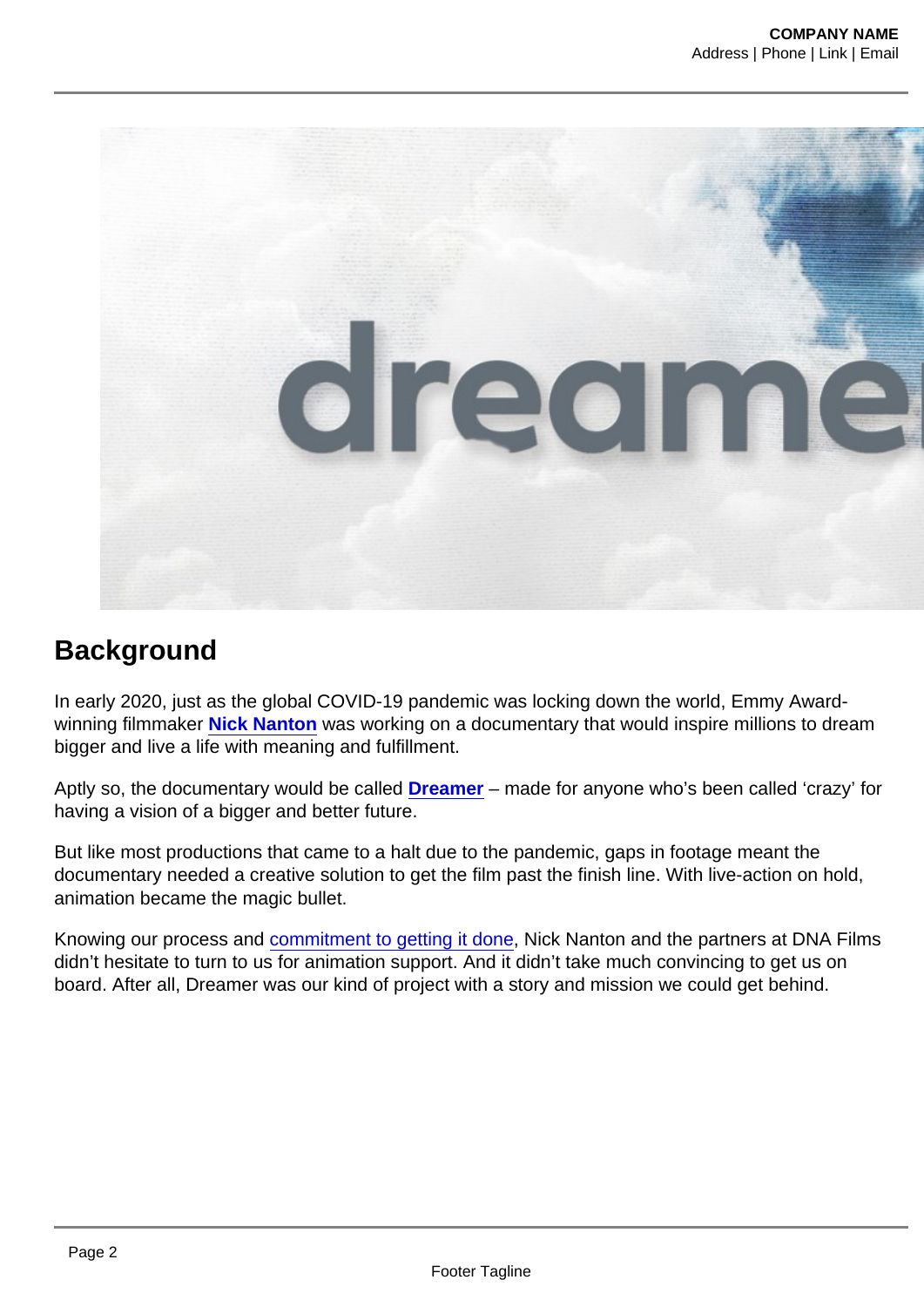